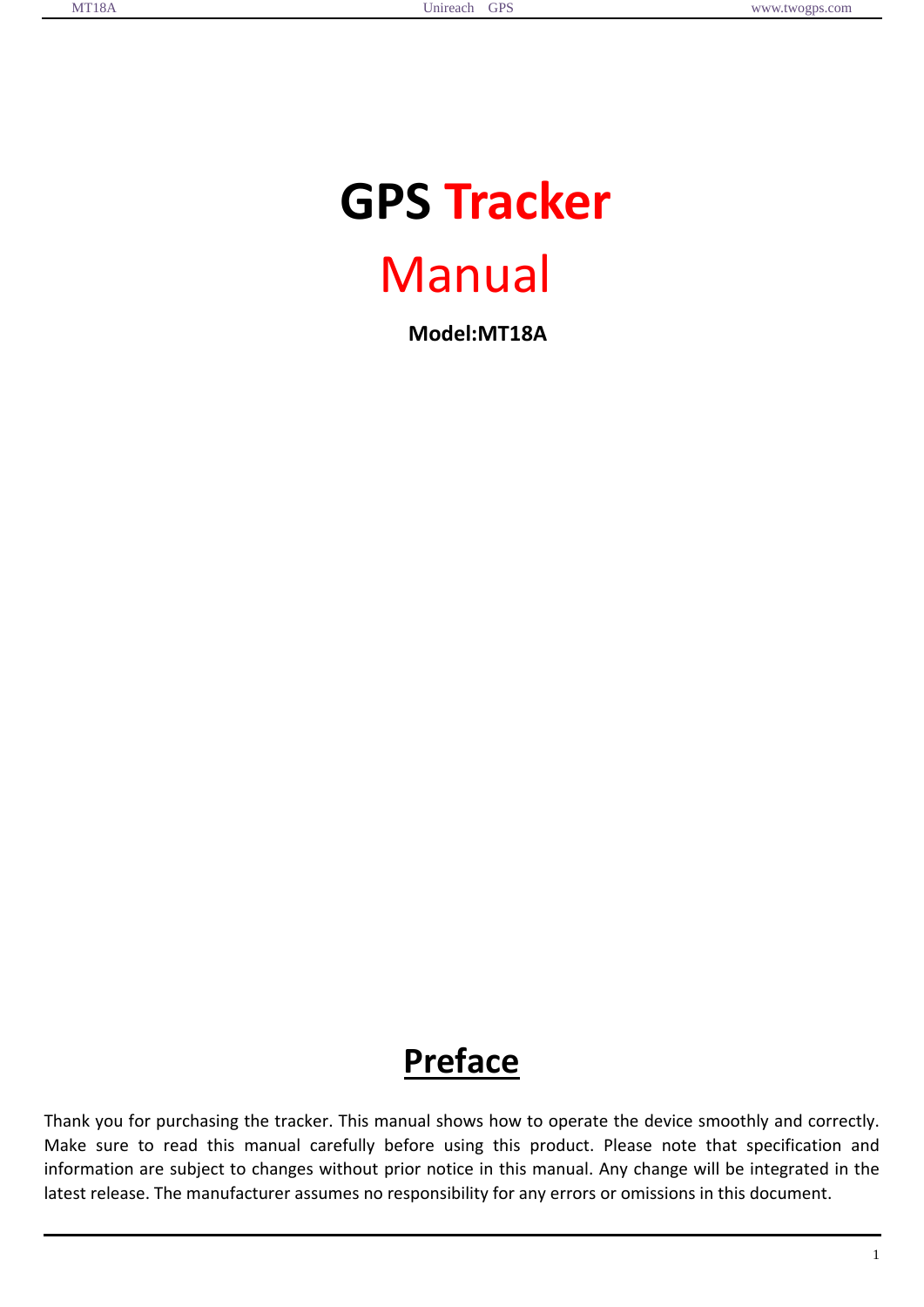# **1. Summary**

Working Based on existing GSM/GPRS network and GPS satellites, this product can locate and monitor any remote targets by SMS or internet. The most advanced technology of GPS and AGPS dual positioning.

## **2. Applications**

- $\bullet$  Vehicle rental / Fleet management etc
- $\bullet$  Outdoor sports
- Provide peace-of-mind for businessmen
- **•** Tracking for Car/truck/container/trailer
- **•** Criminals Tracking

#### **3.Specs.**

| Content                | Specs.                               |  |
|------------------------|--------------------------------------|--|
| Dim                    | 120mm x 68mm x 40mm                  |  |
| Weight                 | 150 <sub>g</sub>                     |  |
| <b>Network</b>         | GSM/GPRS                             |  |
| <b>GSM Band</b>        | 850/900/1800/1900Mhz                 |  |
| GSM chip               | <b>SIMTK6260</b>                     |  |
| GPS chip               | <b>UBLOX</b>                         |  |
| <b>GPS sensitivity</b> | $-159dBm$                            |  |
| <b>GPS accuracy</b>    | 5m                                   |  |
| Cold start             | $35 - 80s$                           |  |
| <b>Battery</b>         | Li/SOC12 battery :3.7V, 16000mAh     |  |
| Standby                | 5 years                              |  |
| Storage Temp.          | -40 $^{\circ}$ C to +85 $^{\circ}$ C |  |
| Operation Temp.        | $-20^{\circ}$ C to $+55^{\circ}$ C   |  |
| Humidity               | 5%--95% non-condensing               |  |

#### **4.Userage:**

# **SIM card installation**

1).Open plug

2).Insert simcard

3).Power on tracker

4).Cover plug

֡֡֡֡֡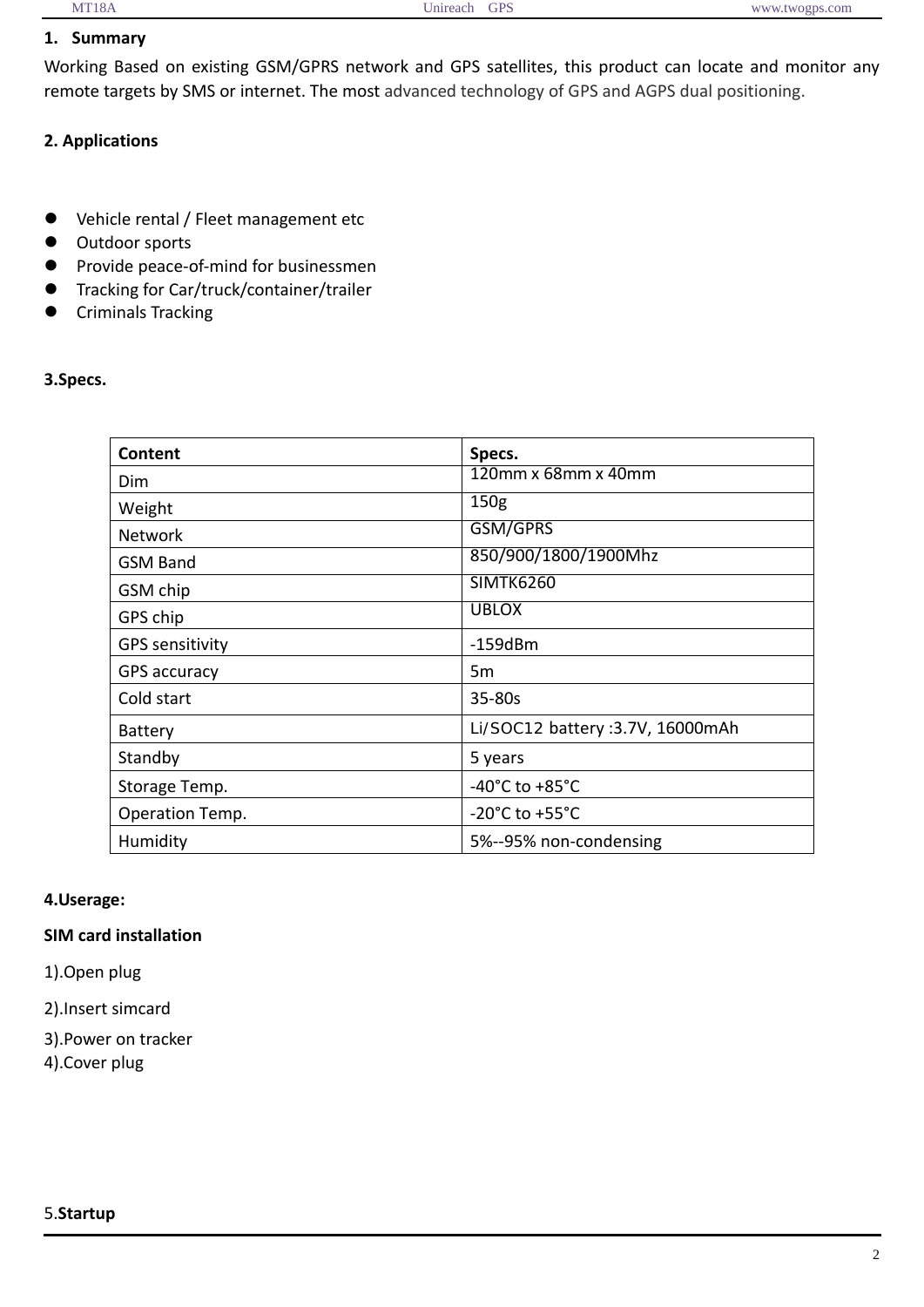Insert the SIM card  $\rightarrow$  Power on gps unit:

Turn on the unit outdoors by pressing the Power on button until the indicator is on. In 10~40 seconds, the unit will begin to work and acquire the GSM signals as well as the GPS signal.

# **6.Operations** (Default password: 123456)

# **6.1.Change password**

**SMS format**: password+old password+space+new password Example: password123456 666888 it will reply sms: "password OK" **(Note:**password should be 6 digits Arabic numbers.There is one space between new&old passwords)

### **6.2 Set admin phone number:**

**1).**Add admin number:

**SMS format**: admin123456 0086138\*\*\*\*\*\*\*\*

**Note1:**The other admin numbers should be set by the first authorized number. If the number is successfully authorized, the unit will reply "admin ok!" in SMS.

**Note2:**Note:country code should be added in front of phone number)

**2).**Delete admin number:

**SMS format**:noadmin123456 phonenumber Example:no admin123456 13510460105 Reply sms: noadmin ok

### **7.Explaination:**GPS working status and modes

#### **First time to Use**

| Time                                  | GPS Modes       | <b>Status</b>             |
|---------------------------------------|-----------------|---------------------------|
| Power on Tracker in 40 seconds        | Start up Mode   | Searching GPS&GSM signals |
| 40 seconds< time<= 4 minutes(Default) | Working Mode    | GPS&GSM working           |
| time >4minutes                        | Deep sleep mode | GPS&GSM closed            |

**Note:**Please pay attention: the following commands with GPS on will consume power, so the working hours may not as long as estimation)**.**Working time for the first start up:4 mintues(GPS on), into sleep mode after 4 minutes.

7.1 **Deep Sleep Mode:** Device in the status of deep sleep mode, it means to be in shutdown mode.

Remark:When the device is in deep sleep mode, if you switch off the power and then switch on to restart the device, it remains in deep sleep mode. This will in offline status, cannot be online immidiately ,push the drop detection button for at least 15s to active it.

### 7.2 **GPS working time after deep sleep mode**: (Unit: minute)

Format of SMS command:dw005(Time range:005-360;default:4 minutes) For example: Send command as "dw030", During the 30 minutes ,GPS is in shock sleep mode, SMS or phone or monition can active the device. After 30 minutes, device into deep sleep mode.

### **7.3 Shock sleep mode**:

֡֡֡֡֡

When GPS is in shock sleep mode,GPS will work when there is sms or phone or shock; If no those operations, GPS will be in standby mode(sms/phone/shock can active GPS)